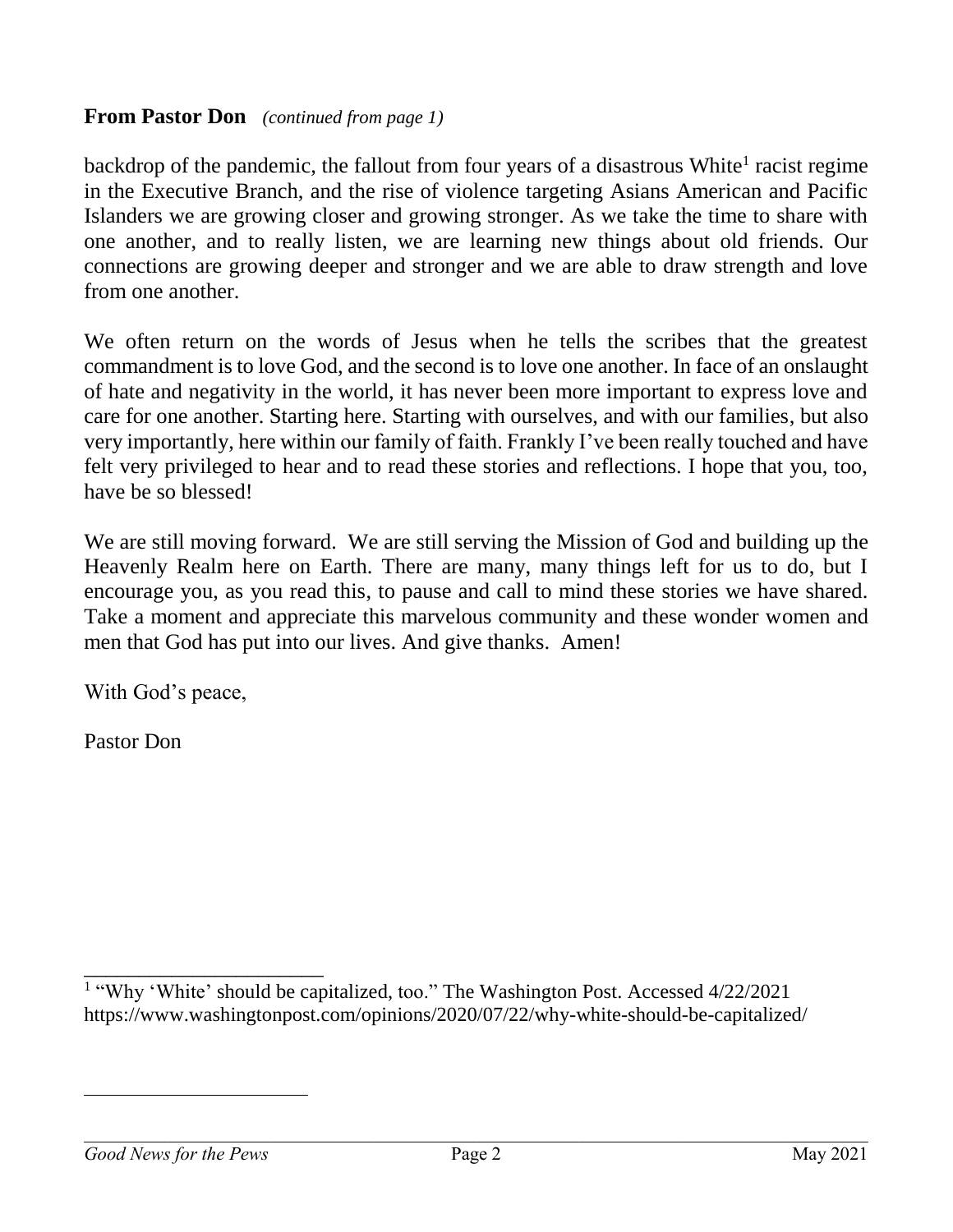## **Jonathan Y. Chan**

I grew up in San Ramon over in the East Bay. I'm the oldest of three children: I have two younger sisters. My Dad was born in Hong Kong and is part of the third generation of his family to come to the U.S. My Mom was born in South Korea; she's part of the first generation of her family to come here.

I attended a few different churches growing up. Church was definitely the primary way my family socialized with other immigrant families. Language posed logistical challenges: my Dad doesn't speak Korean, my Mom doesn't speak Cantonese, and I don't speak either. At one point in time, after we all attended one church service together, my mom and sisters would go to a second Korean service at another church. I also remember the Korean church would organize small group Bible study meetings at people's houses. But naturally people were often most comfortable speaking Korean instead of English.

So although there were lots other kids at church growing up, it ended up not being where I made lasting friendships. I bonded more with kids I knew from school.

At college I also sometimes ran into language and culture barriers. Once, in a conversation about personal beliefs, a classmate from Europe was incredulous that I had mentioned philosophers from the West, but none from the East. Ironically, another time a classmate condescended that I couldn't really understand something the group was discussing because I was too Americanized.

Fortunately, generally people I met in college were a lot more cosmopolitan and friendly than in suburban California. It ended up being where I made all but a handful of the friends I regularly keep in touch with today. But I still certainly have a sore spot around community and my identity. I find some dark humor in that I jumped right in to another controversy about community when, after graduating, I moved to the city to work in tech!

I learned about PCC when I moved to my current apartment right at the beginning of the pandemic. I hadn't regularly attended church after moving to the city. My excuse had been that I felt bad about leaving my dog alone; all services moving online removed that excuse! I had doing a lot of reading

on and off, starting in college, in an attempt to better understand Christianity. I can thank having good friends who were formerly Christian for the motivation to investigate my own beliefs.

I started attending virtually and stuck around because of the sermons. David Soohoo reached out and added me to the mailing list, and by a stroke of luck (?!) the Inquirer's Class was starting! I appreciated the opportunity to meet everyone there. Pastor Don's thoughtful answers to my questions gave me the confidence to get over my anxiety about communities and to join the church.

It's the very beginning of my time with PCC, but I already appreciate the warm welcome. I'm looking forward to meeting everyone in person when it is finally safe!



*Social distancing with my dog, Yeti, at Huntington Par*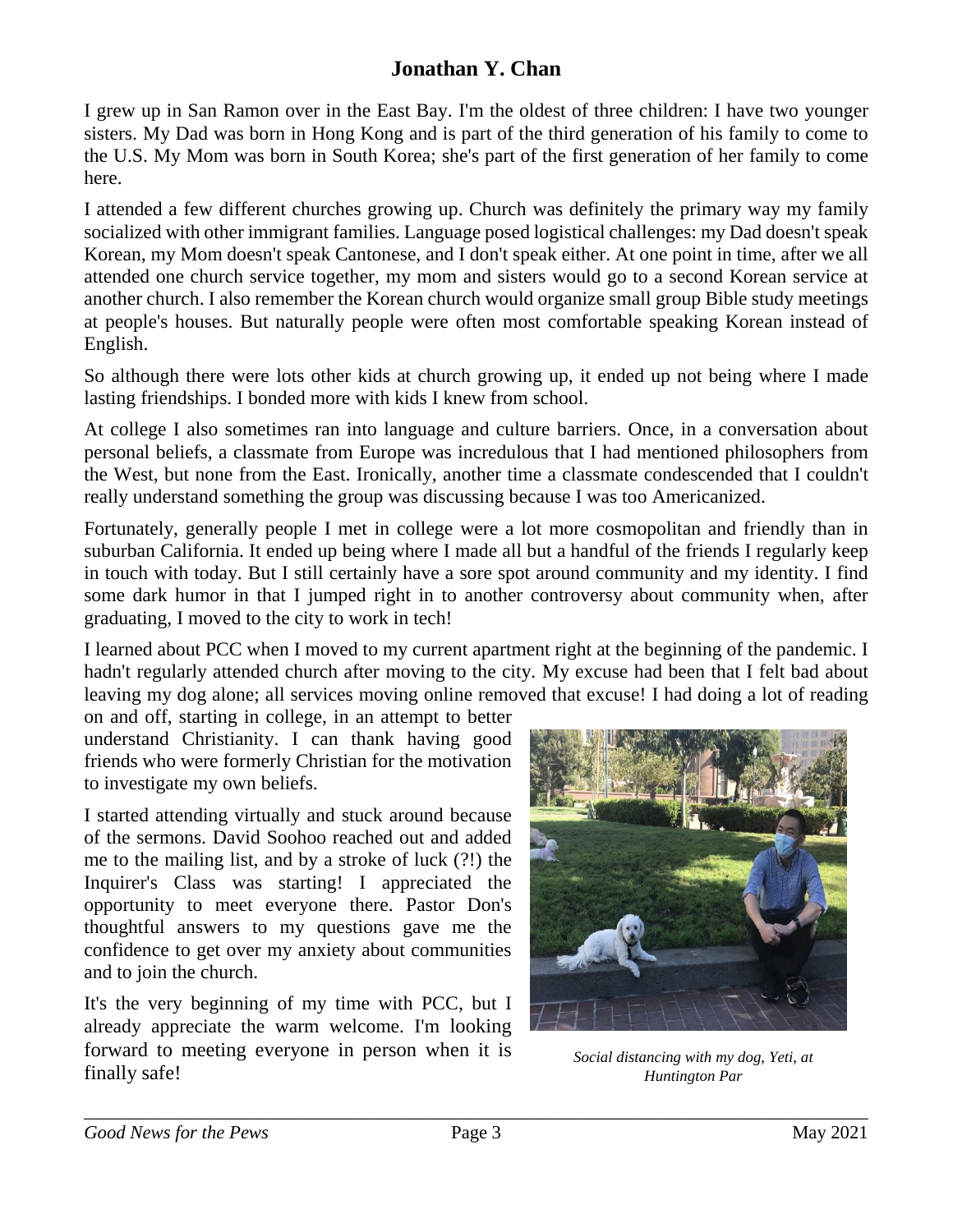## **My journey**

I was born into an unapologetically imperfect Christian family. My dad grew up in Chinatown and was an agitator from early in his life -- in both good and challenging ways as many of you know. My mom had a rollercoaster journey with her faith in God like most of us. She was also an extremely committed first grade public school teacher in Union City. My parents contributed a huge amount to communities and our society throughout their lives. They serve as my role models. They were imperfectly but resolutely mission-driven, extremely action-oriented, and dedicated to the betterment of our society.

I went to Sunday school when I was very young, but I found it boring and my parents didn't make me go when I said I didn't want to anymore. I rejoined a youth group in middle school and became "really religious". Meaning, I really did feel a closeness to God. I prayed, I got re-baptized in the gross Foster City lagoon, and I truly looked forward to summer church camp (Mo Ranch) in Texas with my brother and nephew - not only for the freedom, recreational activities, and cute boys - but also because it really did create space for me to reaffirm my faith annually.

While I refound my faith on my own between the age of 12 and 18, I also picked up a more traditional and judgmental perspective on sex and this eventually pushed me away from worshipping regularly - along with a busy schedule with sports and school and student leadership. Over time, my dad likely contributed to my increasingly critical look at how organized religion has impacted society over the last several centuries. As far as academics go, I went to Boston University and studied International Relations, Public Health, and African Studies. I continued to complete my Master's in International Development with a focus on gender equity and global health at George Washington University. I learned how religion was used as a justification to wage war against and take advantage of vulnerable communities. I watched the news slowly and painfully come to light about the prolific and deep-rooted child molestation throughout the Catholic Church globally. This abuse of power and trust disgusted me. I wanted to distance myself from any sort of organized religion, especially knowing that my dad's own congregation, this PCC congregation, had an unfortunate similar history to the Catholic Church.

Throughout university and early in my career, I still enjoyed cognitively intriguing conversations about religion and its role in our society. I elected to take a class on Islam, Christianity, and Judaism and their similarities. I emailed my dad back and forth for the three months I lived on the coast of Kenya in 2010 to discuss the different sects of Christianity and how evangelicalism came to be what I witnessed and experienced in semi-urban communities outside of Mombasa. I never disavowed Christianity, but I slowly came to rely wholly on my career to put my values and principles into action.

*(continued on page 5 )*